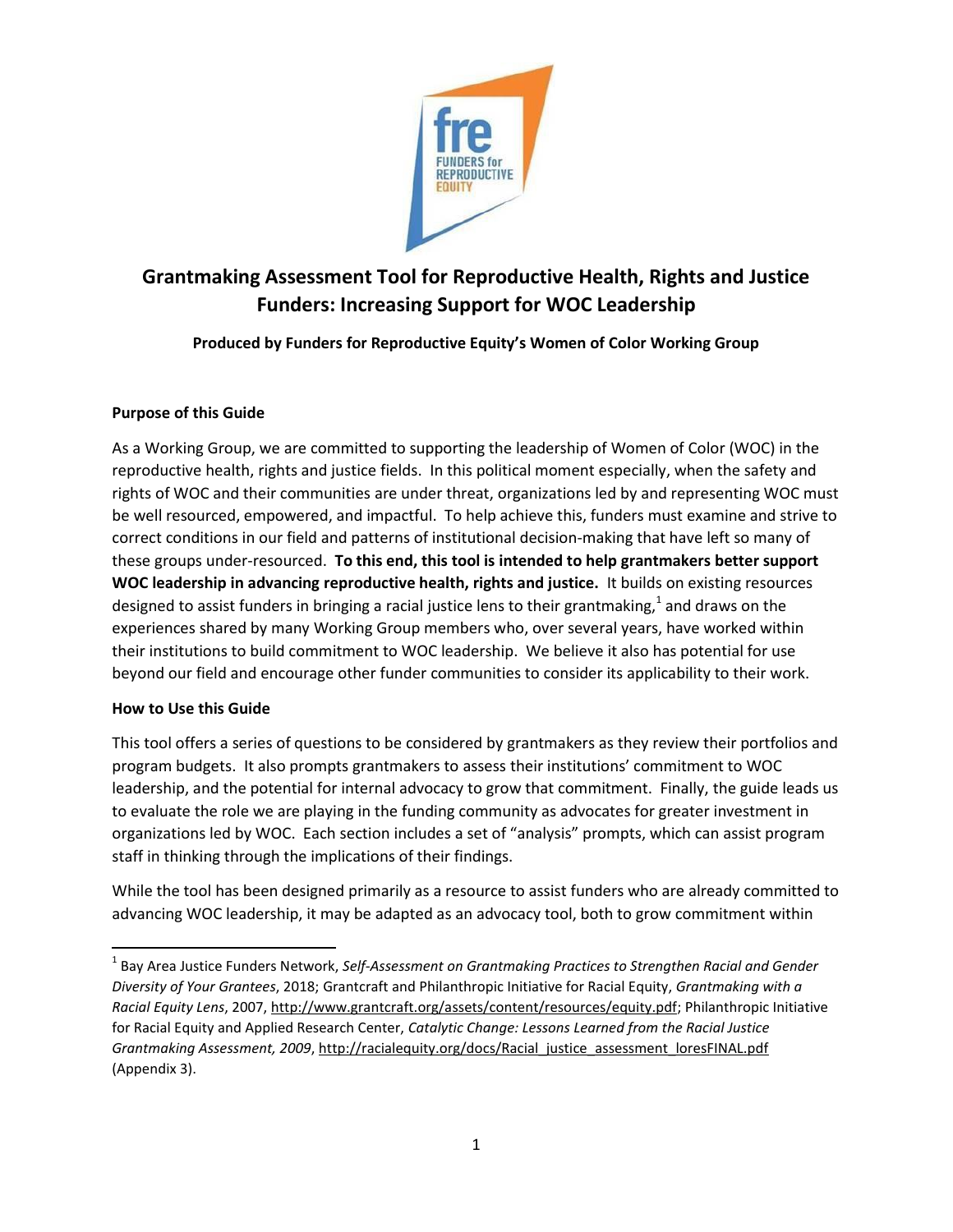institutions and to shape the practices of the broader funding community. More generally, it may help jumpstart important conversations with colleagues, boards, grantees, and fellow funders about race and power in the reproductive health, rights and justice fields.

We hope that funders will share their experience in using this tool with FRE's WOC Working Group, especially where their assessments lead to changes in grantmaking and other practices. Identifying and sharing best practices among peers is an invaluable strategy for shifting practices of the broader funding community. We consider this a living document, which we hope will evolve as members share feedback

## **What is WOC Leadership?**

The Groundswell Fund, which supports WOC-led reproductive justice organizations through its Catalyst Fund, provides a helpful definition of WOC-led organizations.

*WOC-Led Organizations can be defined as: (1) organizations with a majority WOC board, staff, and volunteers in leadership positions; (2) a WOC-led effort that is a core strategic priority within a majority white organization. This organization must have WOC in decision making positions at the staff and board level; 3) a WOC-led coalition; or 4) a WOC-led effort within a majority male, people of color-led organization. This organization must have WOC in decision making positions at the staff and board level.*

and continue to learn collectively.

## **I. Ensuring that our grantmaking supports and promotes organizations led by and accountable to WOC**

## **A. Examining our portfolios: 2**

- 1. What proportion of grantmaking is to organizations led by and serving WOC?
	- a. What percentage of the total number of grants are grants to WOC-led organizations?
	- b. What percentage of the total grant dollars support WOC-led organizations?
- 2. Where grants support coalitions, how many of those coalitions are led by organizations led by and representing WOC?
- 3. How does the size of grants to organizations led by and serving WOC compare with grants to predominantly white organizations doing similar work?
- 4. What types of grants are being made to WOC-led institutions vs. other institutions? General support or project support?

 $\overline{\phantom{a}}$ 2 This section is adapted in part from Applied Research Center, *Catalytic Change: Lessons Learned from the Racial Justice Grantmaking Assessment, 2009*, pp. 27-29 (Appendix 3), [http://racialequity.org/docs/Racial\\_justice\\_assessment\\_loresFINAL.pdf.](http://racialequity.org/docs/Racial_justice_assessment_loresFINAL.pdf)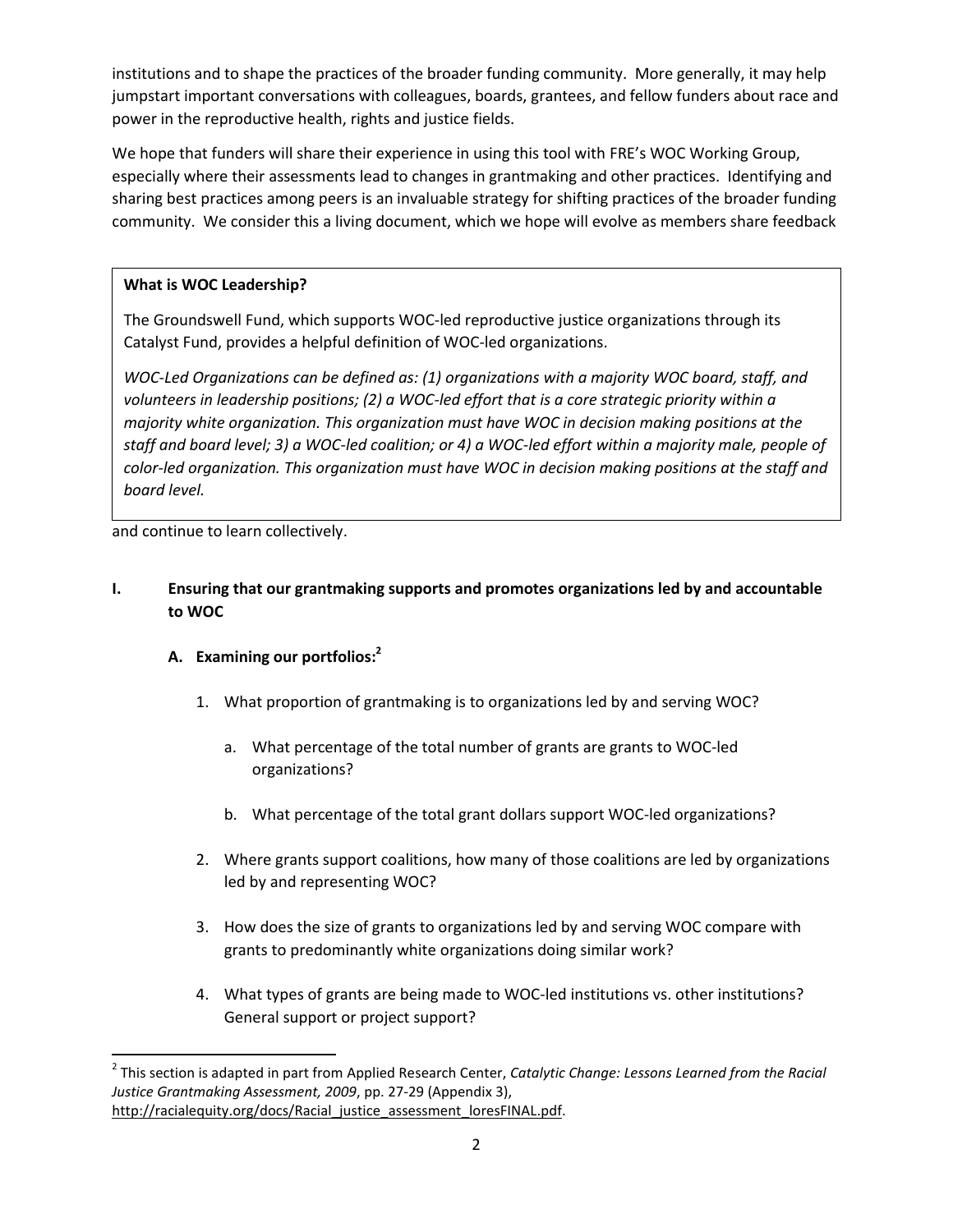- 5. On which grants do you spend more of your time (e.g. conducting site visits, attending grantee-sponsored events, periodically providing feedback, and supporting capacitybuilding)?
- 6. Among organizations in the docket that are not WOC-led, how many partner with WOCled organizations in a manner that increases their visibility and voice in the reproductive health, rights and justice field, including in policymaking settings?

#### *Analysis:*

| Check the applicable box for your institution.                                                                                                                                                             | <b>Not</b> | Just     | Making   |
|------------------------------------------------------------------------------------------------------------------------------------------------------------------------------------------------------------|------------|----------|----------|
|                                                                                                                                                                                                            | at all     | starting | good     |
|                                                                                                                                                                                                            |            |          | progress |
| The overall pattern of the number, types and size of grants made to<br>WOC-led groups reflects a commitment to prioritizing support for<br>historically under-resourced WOC-led reproductive justice work. |            |          |          |
| Our grantmaking seeks to strengthen the voice, leadership and<br>capacities of WOC-led reproductive justice organizations so that they<br>can attract support from a broader set of funders.               |            |          |          |

## **II. Leveraging our role to strengthen all grantees' commitment to and support for WOC leadership:**

- 1. Do you consistently ask grantees and potential grantees about their commitment to supporting WOC leadership, and seek evidence of that commitment in the form of:
	- a. WOC as senior leaders or board members who play a significant role in setting the programmatic priorities and strategies of that organization;
	- b. An understanding of institutional racism and a commitment to dismantling racism, including awareness of racial disparities in the enjoyment of reproductive health, rights and justice and a strategy to advance racial equity;
	- c. Practices that encourage internal discussion of the effects of racial discrimination, inequities and tensions within their organization and broader field; and
	- d. Systems for collecting and disseminating data demonstrating racial disparities in the enjoyment of reproductive health, rights and justice.
- 2. Do you ask grantees and potential grantees how, in building coalitions, they ensure that all parties in an alliance have equal power and participation? Do organizations led by WOC face barriers to participating in coalitions, such as requirements to contribute substantial funds?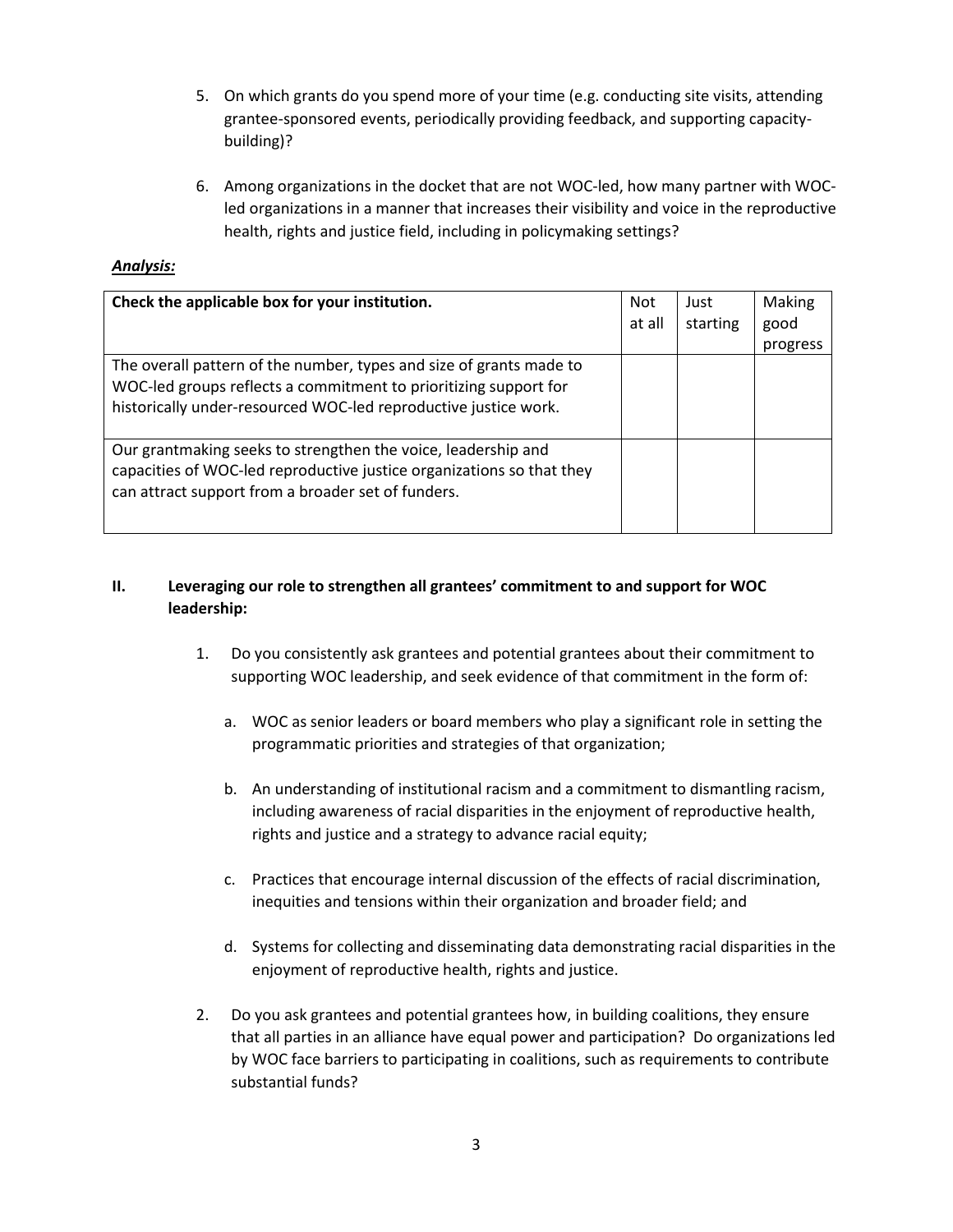## *Analysis*

| Check the applicable box for your institution.                                                                                                                 | Not    | Just     | <b>Making</b> |
|----------------------------------------------------------------------------------------------------------------------------------------------------------------|--------|----------|---------------|
|                                                                                                                                                                | at all | starting | good          |
| Grantees are aware of our commitment to advancing WOC leadership<br>and believe they are expected to report on their progress in advancing<br>that leadership. |        |          | progress      |

#### **III. Seeking commitment within our institutions to grantmaking to advance WOC leadership**

#### **A. Is support for WOC leadership an institutional priority?**

- 1. Does your institution have an explicit commitment to racial justice and supporting the leadership of WOC?
- 2. Are WOC in senior leadership positions within your institution?
- 3. Are your institutional funding priorities and programmatic outcomes and strategies informed by the perspectives and priorities of communities of color?
- 4. Are program staff held accountable for their success in advancing WOC leadership, including with internal benchmarks or indicators of progress?
- 5. Are there opportunities to make the case for supporting WOC leadership in grantmaking program areas other than reproductive justice (e.g. education, voting rights, criminal justice)?
- **B. What institutional practices facilitate growing support for WOC leadership?**
	- 1. Does your institution pursue strategies to minimize barriers to funding organizations led by WOC (e.g. streamlining application processes and simplifying reporting requirements)?
	- 2. Does your institution collect data on the demographic characteristics, including racial identity, of the leadership of grantee organizations?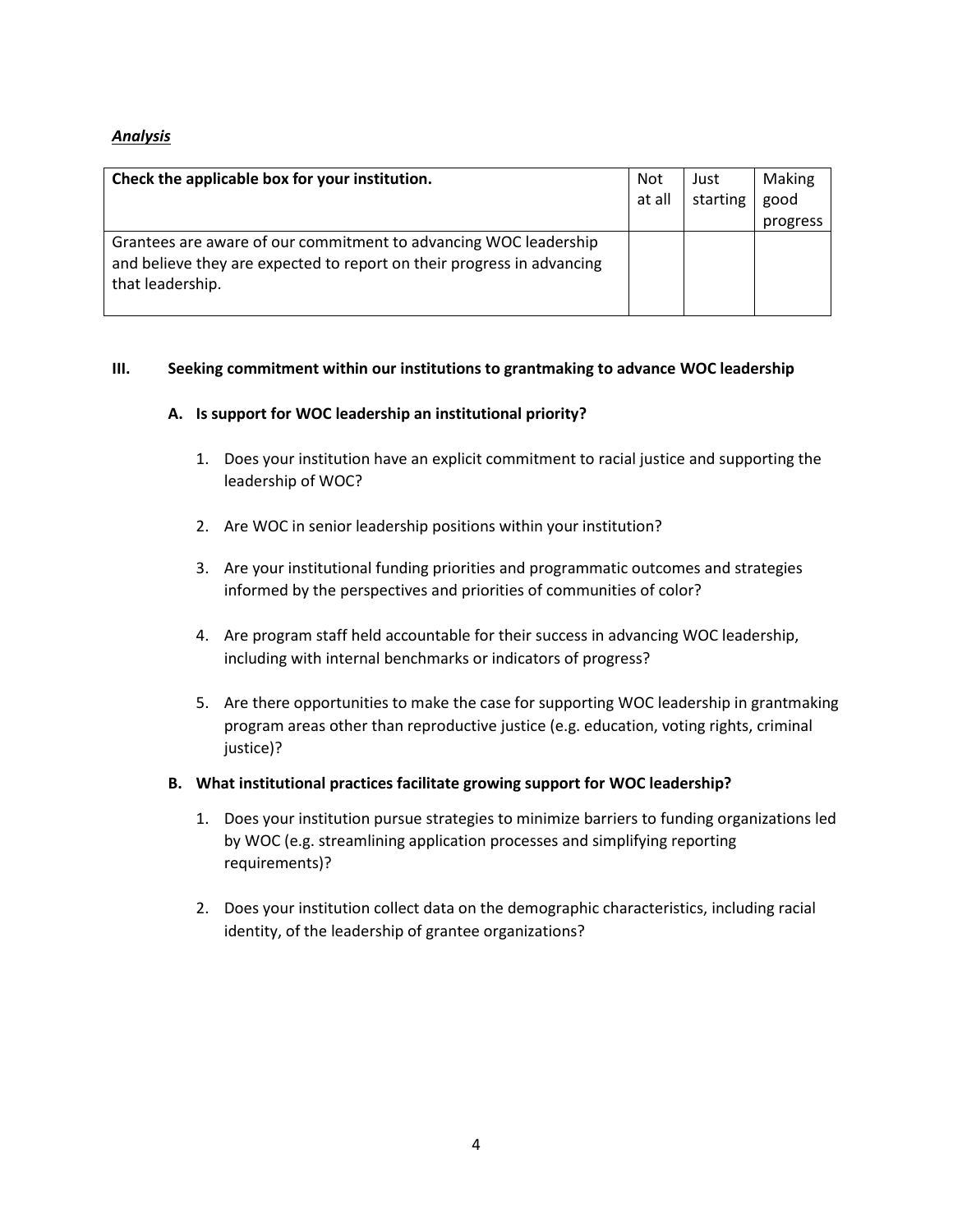## *Analysis*

| Check the applicable box for your institution.                                                                                                                                    | <b>Not</b><br>at all | Just<br>starting | Making<br>good<br>progress |
|-----------------------------------------------------------------------------------------------------------------------------------------------------------------------------------|----------------------|------------------|----------------------------|
| Our institution is committed to increasing resources for WOC-led<br>organizations to strengthen the voice and agency of communities of<br>color and promote reproductive justice. |                      |                  |                            |
| Our institution has policies and practices in place to ensure that our<br>investments in WOC leadership have maximum impact, which can be<br>measured over time.                  |                      |                  |                            |

## **IV. Using our voice as funders to promote greater commitment within our community to supporting WOC leadership**

#### **A. Communicating with peer funders**

How do you communicate to peer funders your commitment to and investment in WOC leadership?

- 1. Working within funder networks, i.e. fostering dialogue and providing speaking opportunities for WOC leaders;
- 2. Mentoring grantmakers who are new to the field;
- 3. Sharing information about your docket and specific grantees;
- 4. Participation in grantee conferences and convenings highlighting WOC leadership;
- 5. Sharing successful strategies for increasing commitment to WOC leadership within your own institution.

#### **B. Funder Collaboration**

- 1. Do you seek opportunities to collaborate in funding strategies to advance WOC leadership?
- 2. In collaborative funding spaces, do you advocate for support for WOC led organizations?